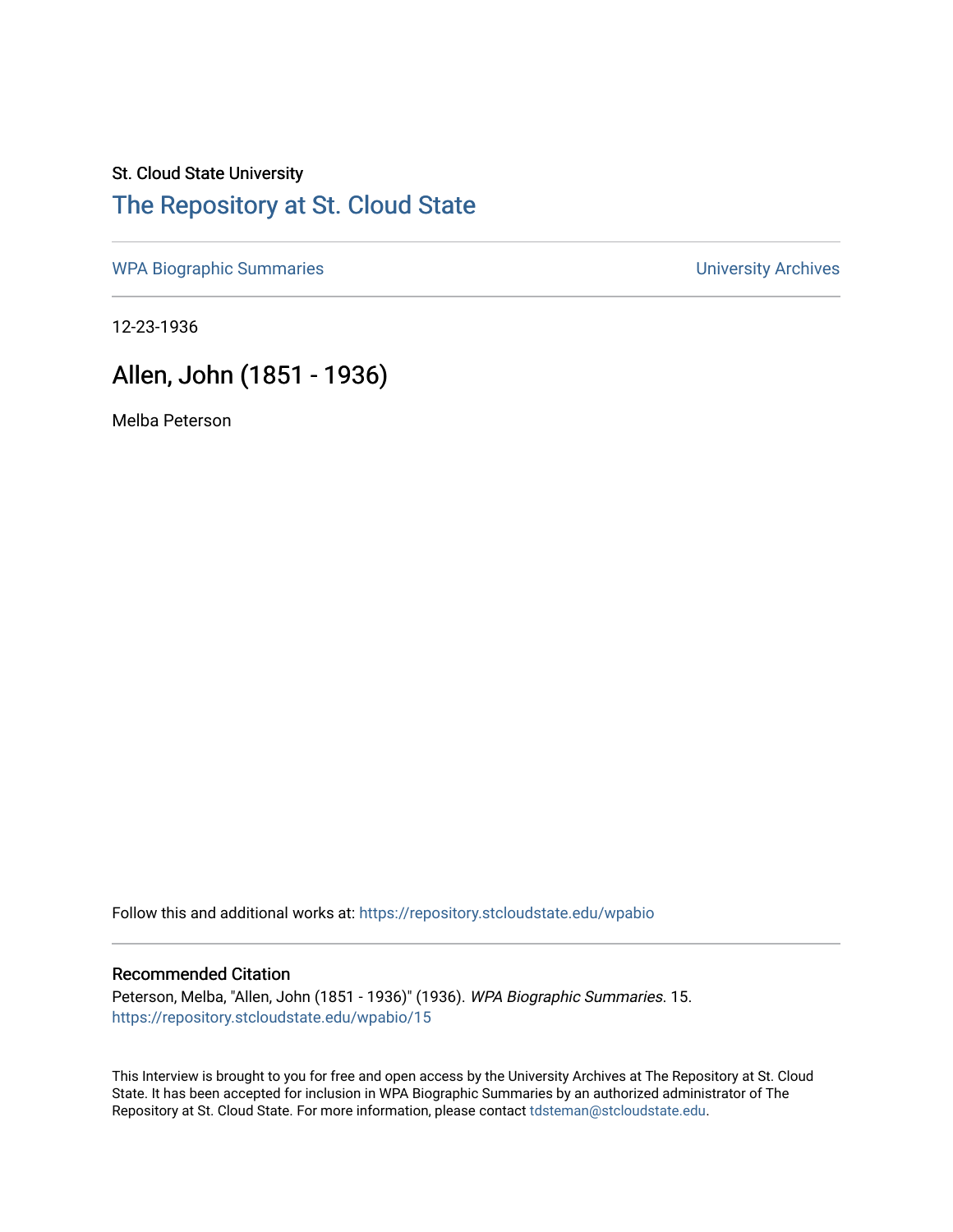$\label{eq:Riccati} \mathcal{R}_\text{c} = \mathcal{R}_\text{c} + \mathcal{R}_\text{c}$ 

ALLEN, JOHN ... . FILE No. 8-14

 $\begin{array}{c} \n\sqrt{2} & \text{if } x \in \mathbb{R}^n, \\
\end{array}$ 

John Allen was born in Spring City, Pennsylvania on July 12. 1851. He was a stone mason and plasterer by trade. He followed this line of work for fifty years when an injury caused mim to retire.

In 1877, he came to Minnesota and in 1882 located in Sauk Centre.

On November 11, 1884, John Allen married Marie Schaeffer in Sauk Centre. They lived in the same home for forty-nine years.

Three sons and two daughters were born to them: Harry of Grey Eagle, Minnesota; Howard of Dawson, North Dakota; and Ben of Washington, D. C.; and Mrs. Kate Burrow of Sacramento, California. There are seven grandchildren.

John Allen died on September 13, 1936.<sup>1</sup> He was buried in Greenwood. Cemetery.

> Taken from the Sauk Centre Herald of Sept., 1938 Copied on: December 23, 1936 Copied by: Melba Peterson